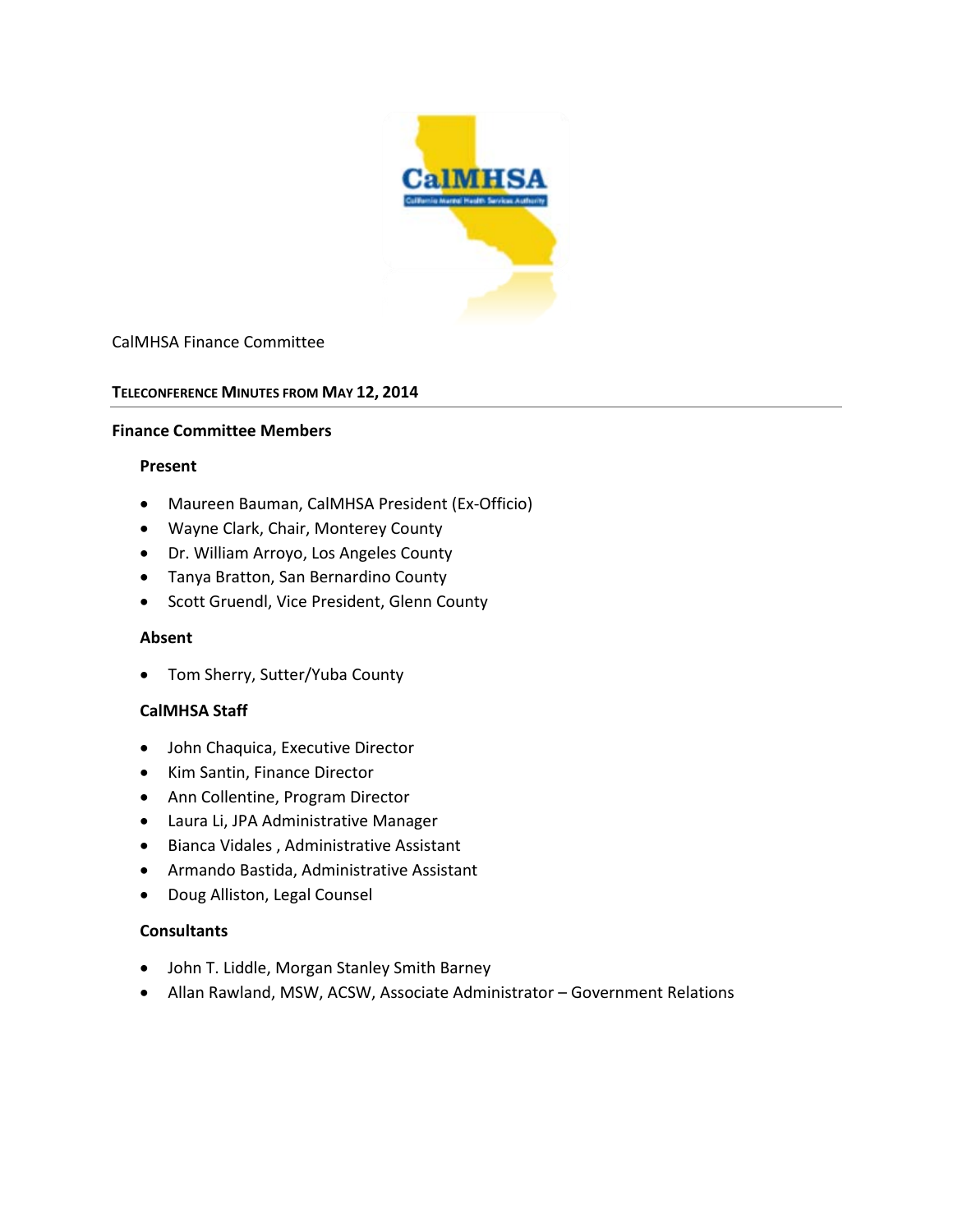## 1. **Call to Order**

The CalMHSA Finance Committee teleconference was called to order at 3:06 p.m. on July 29, 2014 by Treasurer, Wayne Clark, Monterey County. All participants were asked to introduce themselves, followed by instructions for the teleconference process.

## 2. **Roll Call and Public Comment Instructions**

JPA Administrative Manager, Laura Li called roll and established a quorum, with one absentee member.

## 3. **Instructions for Public Comment and Stakeholder Input**

Committee Chair, Wayne Clark, reviewed the public comment instructions and noted items not on the agenda would be reserved for public comment at the end of the agenda.

## 4. **Consent Calendar**

Committee Chair Clark asked for any changes to the May 12, 2014 minutes, and Treasurer's Reports as of June 30, 2014. There were none.

## **Action: Approval of the consent calendar.**

## **Motion: The action was passed unanimously.**

Public comment was heard from the following individual(s): *None*

# 5. **CalMHSA Finance Committee Overview**

Committee Chair requested staff to give an overview of the internal review for contract closeout and processing checks. Laura Li, JPA Administrative Manager, presented the Finance Committee with a detailed overview which included the following items:

- $\downarrow$  Tracking of contractor spending patterns Ensures legitimacy of expenditures especially now that initial contracts are being closed out.
- **Compliance of General Terms Ensuring contractors are complying with the** requirements under general terms and conditions, such as insurance certification, reporting and completion of deliverables.
- $\triangleq$  Approving Invoices Once confirmed the above items are complied with, approval is given to proceed with processing payments.
- $\ddot{+}$  Tracking holdbacks Holdbacks were applied for the last six months of the term of initial contracts to ensure compliance of contactor obligations. Holdbacks will be paid once all records are reconciled and requirements have been met.
- $\ddot{\phantom{1}}$  Tracking funding Staff tracks all sources of funding, amount, terms of agreements and payments made on a monthly basis to ensure we do not exceed the total approved funding amounts for each contractor.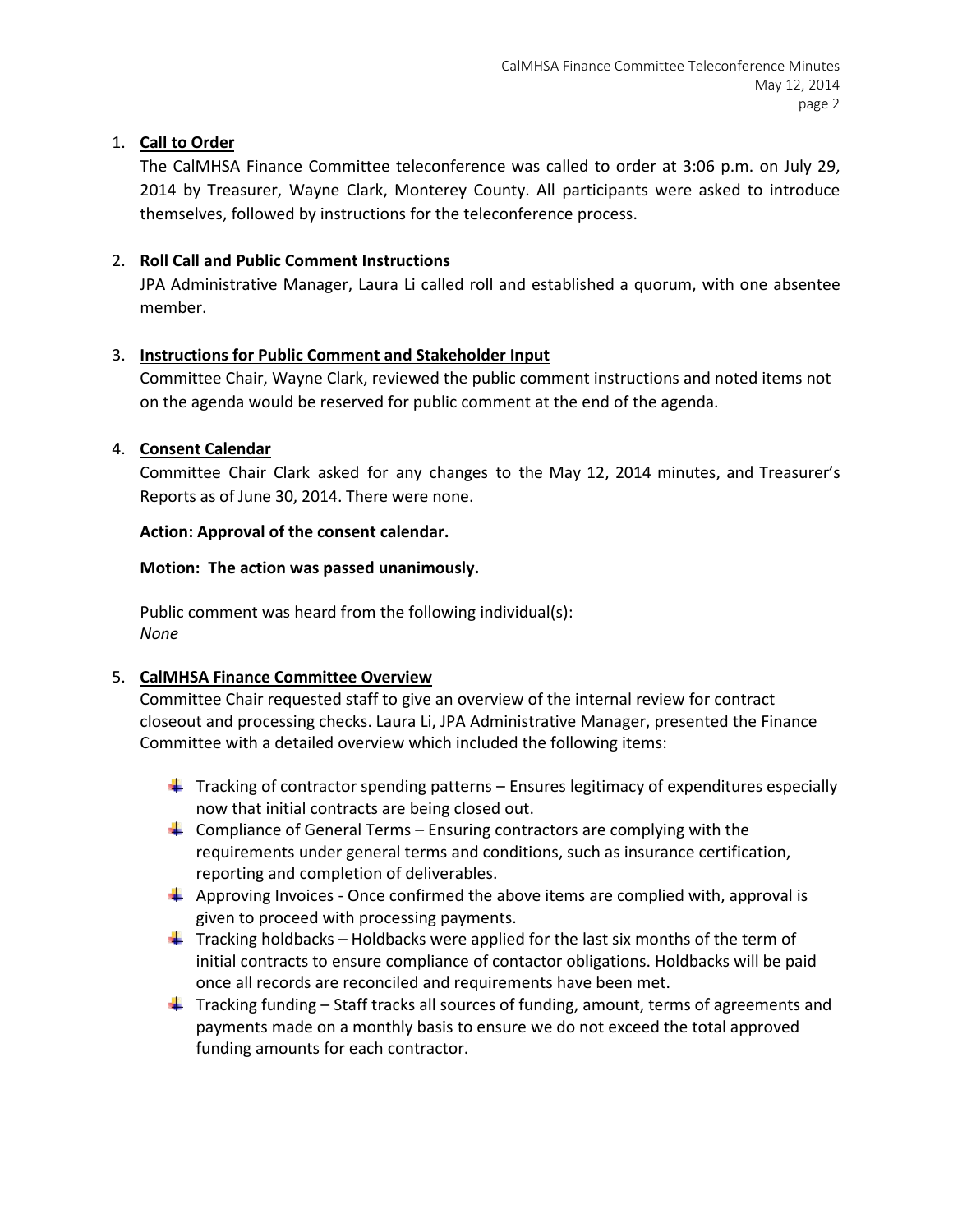$\ddot{\phantom{1}}$  Holding payments – Staff will withhold payments if contractor is not meeting its obligations under the contract, such as completion of deliverables, submittal of regular reports, invoices not prepared as required, cost are not justifiable.

Kim Santin, Finance Director presented the internal closeout process which highlighted the important steps in order to closeout contracts. The following steps are required to complete the closeout of a contract:

- 1. Program Manager must confirm deliverables were completed, Program Reports completed, and hardcopy of final deliverables and received an Assignment of Rights Letter
- 2. JPA Administrative Manager must confirm all CRM requirements are completed and General Terms and Conditions are completed including Certificates of Insurance and Invoices submitted.
- 3. Finance Director must review all Quarterly Cost Reports, Payments, hold backs, and contract including Amendment funding amounts.
- 4. Final approval from Executive Director and Program Director.

## **Action: None, Information only.**

Public comment was heard from the following individual(s): *None*

## 6. **CalMHSA Investment Update**

John Liddle, Morgan Stanley Smith Barney, presented an update on the CalMHSA investments, current market update and indicated interest rates were down. The yield on the 10 year Treasury note fell from 2.76% to 2.51% over the course of the quarter. LAIF is at 22% which out preformed the targeted percentage. The market value of the portfolio is in very good shape producing 3M.

## **Action: None, Information only.**

Public comment was heard from the following individual(s): *None*

# 7. **Update on Phase one and Board Action**

Ann Collentine, Program Director provided an update on Phase One and shared that county staff need clarification related to the Letter of Acknowledgement and process for issuing payment to CalMHSA. Therefore a draft memo to the Board Members was presented, which provides background information and explanation of purpose. The committee provided input for issuing the memo and recommended it be sent on behalf of the CalMHSA President.

## **Action: None, Information only.**

Public comment was heard from the following individual(s): *None*